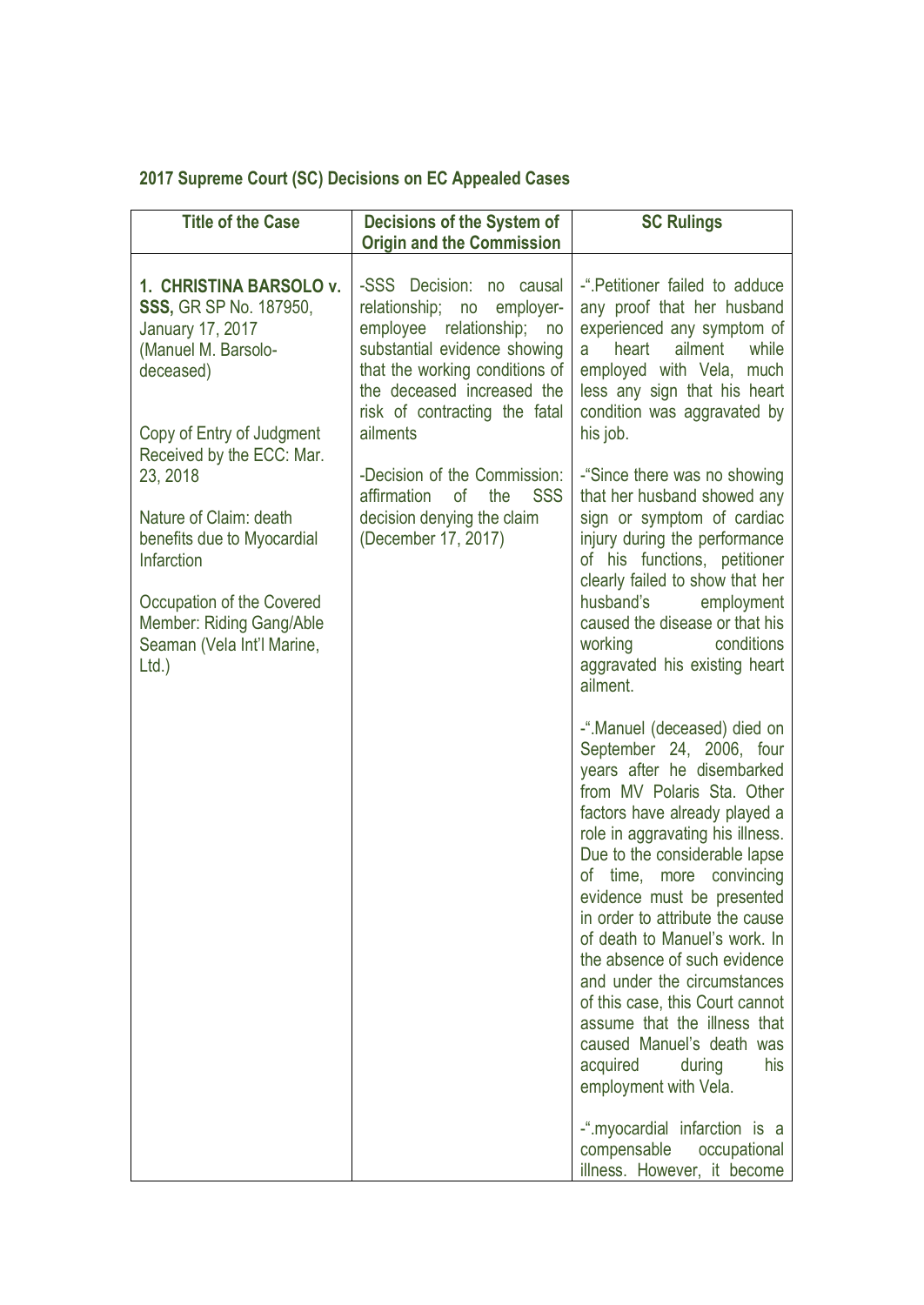|                                                                                                                                                                                                                                                                                                                                                                                                                |                                                                                                                                                                                                                                                               | compensable only when it<br>falls under any of the three<br>conditions, which should be<br>by<br>substantial<br>proven<br>evidence.<br>$ \frac{1}{2}$<br>Manuel was a smoker.<br>The presence of a different<br>major causative factor which<br>could explain his illness and<br>eventual death,<br>defeats<br>petitioner claim."                                                                                                                                                                                                                                                                                                                                                                                                         |
|----------------------------------------------------------------------------------------------------------------------------------------------------------------------------------------------------------------------------------------------------------------------------------------------------------------------------------------------------------------------------------------------------------------|---------------------------------------------------------------------------------------------------------------------------------------------------------------------------------------------------------------------------------------------------------------|-------------------------------------------------------------------------------------------------------------------------------------------------------------------------------------------------------------------------------------------------------------------------------------------------------------------------------------------------------------------------------------------------------------------------------------------------------------------------------------------------------------------------------------------------------------------------------------------------------------------------------------------------------------------------------------------------------------------------------------------|
| 2. MARY ANN C. OLAYRES<br>v. SSS, GR No. 218687<br>2015 SC Resolution<br>(Michael Olayres-deceased)<br>Copy of Entry of Judgment<br>Received by the ECC: April 5,<br>2018<br><b>Nature</b><br><b>of</b><br>Claim:<br>death<br>benefits due to Blunt Trauma<br>on the Head<br>Occupation of the Covered<br>Member: Heavy Dump Truck<br><b>Driver (Sunwest Construction</b><br>and Dev't Corp., Legazpi<br>City) | -disqualification<br>of<br>the<br>a qualified<br>appellant as<br>beneficiary for EC death<br>benefits; she abandoned her<br>husband prior to his work-<br>connected death<br>-affirmation of the decision of<br>the SSS (SL-18794-0711-12,<br>Sept. 27, 2012) | -affirmation of the following<br>rulings of the CA:<br>"Mary Ann (petitioner) was<br>found not living with Michael<br>(deceased) at the time of the<br>latter's death<br>"Mary Ann was the one who<br>Michael<br>despite<br>the<br>left<br>latter's opposition<br>"The ECC was correct in<br>weight<br>the<br>giving<br>to<br>aforementioned investigations<br>conducted by SSS regarding<br>the marital status of Mary Ann<br><b>Michael</b><br>it -<br>as<br>was<br>and<br>performed in accordance with<br>its official functions and duties<br>thus, it should be accorded<br>respect. The SSS has in its<br>favor the presumption<br>_of<br>regularity in the performance<br>of official duties which the<br>records failed to rebut" |
| 3. ANALISA L. LOBIANO v.<br><b>SSS, GR No. 230181</b><br>2017 SC Resolution<br>(Raul Lobiano-deceased)                                                                                                                                                                                                                                                                                                         | <b>SSS Decision: no causal</b><br>relationship<br><b>ECC</b><br>Decision:<br>non-<br>satisfaction of any<br>of the<br>conditions for compensability                                                                                                           | affirmation of the following<br>rulings of the CA:<br>"She (appellant), however, fell<br>short in her duty to show that<br>her husband's illness resulted                                                                                                                                                                                                                                                                                                                                                                                                                                                                                                                                                                                 |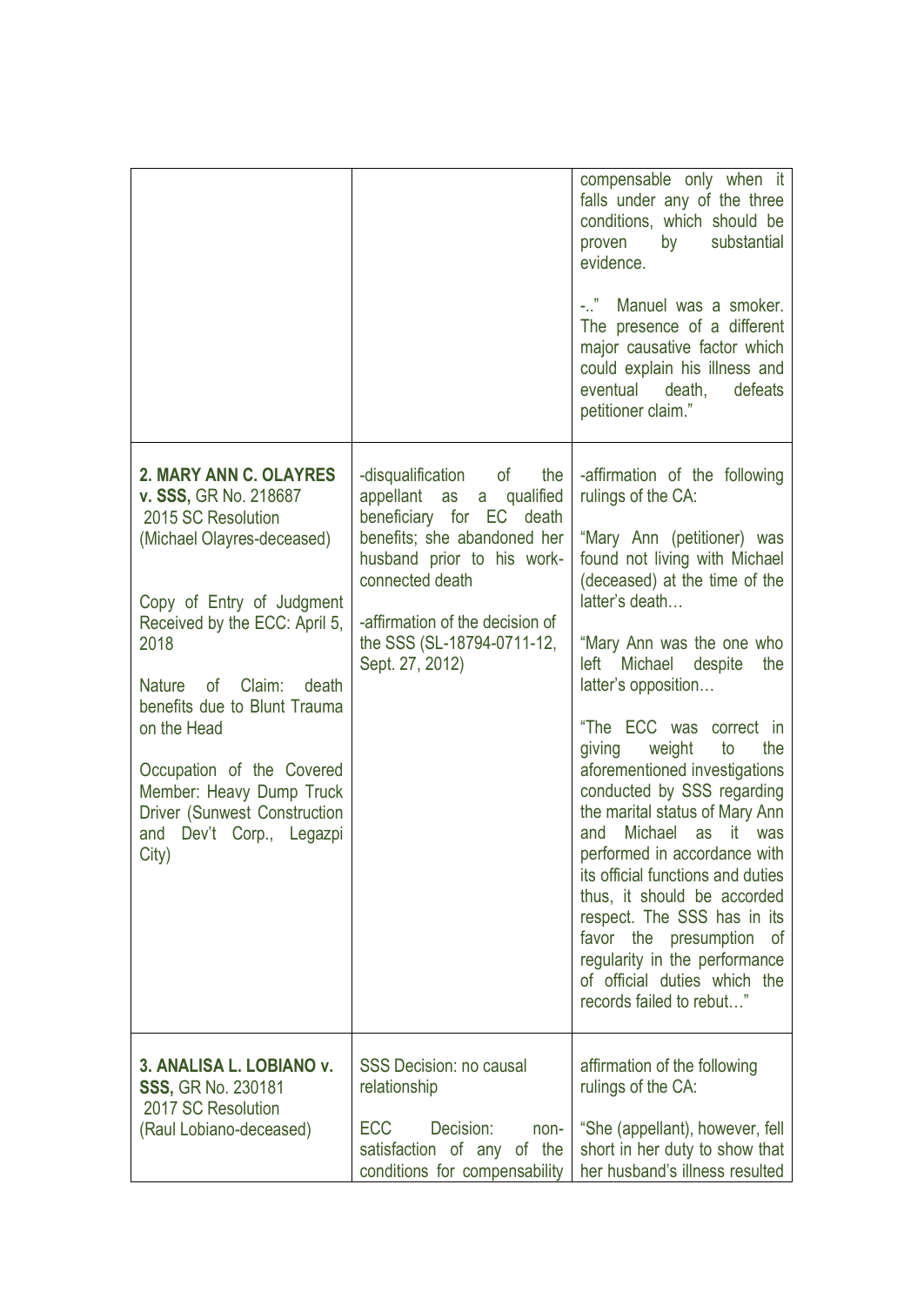| Copy of Entry of Judgment<br>Received by the ECC: June<br>19, 2017<br>of Claim:<br>Nature<br>death<br>benefits<br>Sudden<br>due<br>to<br>Cardiac<br>Death;<br>Cerebrovascular Accident<br>Occupation of the Covered<br>Member:<br>Security<br>Guard<br>(Exocet Security and Allied | of Cardiovascular Disease | from or developed as a result<br>of the stressful nature of his<br>work<br>the<br><i>inherent</i><br>or<br>pressures thereof. Neither did<br>she establish with reasonable<br>certainty that the strain or<br>exhaustion<br>allegedly<br>he<br>experienced<br>immediately<br>preceding his stroke caused<br>his<br>system<br>collapse<br>to<br>completely.                                                                                                                                                                                                                          |
|------------------------------------------------------------------------------------------------------------------------------------------------------------------------------------------------------------------------------------------------------------------------------------|---------------------------|-------------------------------------------------------------------------------------------------------------------------------------------------------------------------------------------------------------------------------------------------------------------------------------------------------------------------------------------------------------------------------------------------------------------------------------------------------------------------------------------------------------------------------------------------------------------------------------|
| Services Corp.)                                                                                                                                                                                                                                                                    |                           | $^{\circ}$ .he<br>(deceased) worked<br>under the same conditions<br>and hours as always before<br>he expired on Dec. 23, 2009<br>his duty at Digitel<br>and<br>consists mostly of recording<br>the arrival and departure of<br>technicians<br>and<br>service<br>vehicles and informing the<br>company of any defective<br>equipment or the presence of<br>security threats, if any. None<br>of these, unfortunately, can<br>be viewed as unreasonably<br>exhausting (being menial, to<br>say the least) such that it<br>triggered the development of<br>his cardiovascular disease. |
|                                                                                                                                                                                                                                                                                    |                           | mere allegation that her<br>husband's work is stressful is<br>not sufficient proof of this.<br>Even his medical emergency<br>on Dec. 21, 2009 could not<br>considered<br>work-<br>as<br>be<br>related<br>being<br><b>or</b><br>as<br>symptomatic<br>of<br>his<br>cardiovascular<br>disease<br>largely because it was<br>undiagnosed or its etiology<br>undetermined by competent<br>medical<br>practitioner.<br>Incidentally, the symptom he<br>exhibited prior to his death<br>(vomiting of blood) is not one                                                                      |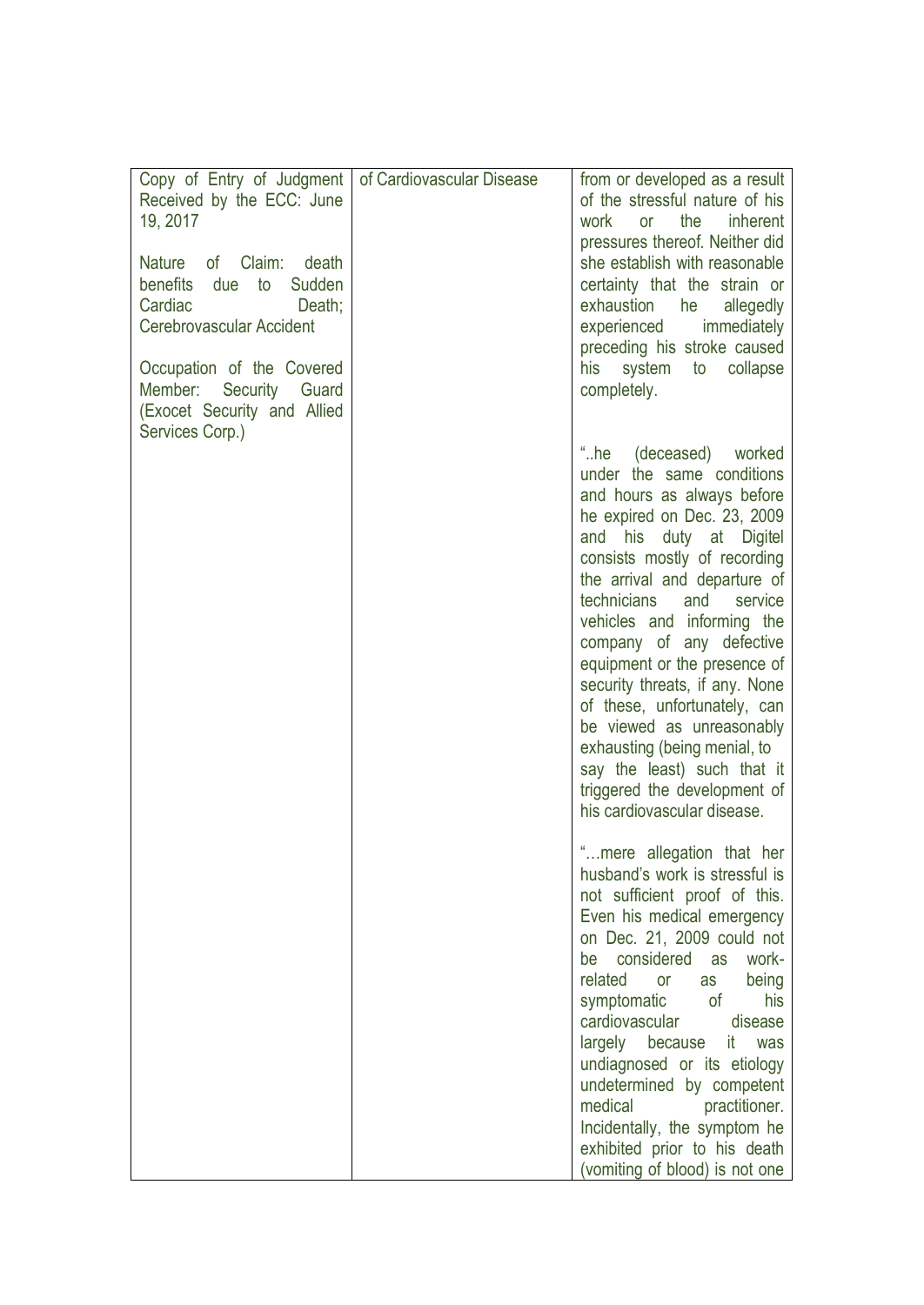|                                                                                                                                                                                                                                |                                                                                                                                | of those normally associated<br>with cardiovascular disease<br>or stroke, viz numbness or<br>weakness on one side of the<br>body or face, loss of vision<br>and dizziness or imbalance,<br>among others"                                                                                                                                                                                                                                                                                                                                                                                                                                       |
|--------------------------------------------------------------------------------------------------------------------------------------------------------------------------------------------------------------------------------|--------------------------------------------------------------------------------------------------------------------------------|------------------------------------------------------------------------------------------------------------------------------------------------------------------------------------------------------------------------------------------------------------------------------------------------------------------------------------------------------------------------------------------------------------------------------------------------------------------------------------------------------------------------------------------------------------------------------------------------------------------------------------------------|
| <b>4. EMMANUEL S. PASCUA</b><br>v. SSS, GR No. 230045<br>2017 SC Resolution<br>Copy of Entry of Judgment<br>Received by the ECC: Aug. 3,<br>2018<br>Nature of Claim: disability<br>benefits due to Degenerative<br>Spondylosis | SSS Decision: no employee-<br>employer relationship<br>ECC Decision: no employee-<br>employer relationship [self-<br>employed] | for injury to<br>$\mathcal{L}^{\text{eff}}_{\text{max}}$<br>be<br>compensable,<br>the<br>same<br>should have been sustained<br>by one who worked for an<br>employer. Stated differently,<br>the existence of employee-<br>employer relationship is a<br>condition sine qua non to the<br>grant of compensation for<br>such injury. Sans proof of<br>such relationship, the claim<br>must fail                                                                                                                                                                                                                                                  |
| Occupation of the Covered<br>proprietor/self-<br>Member:<br>employed (Jaecris Videoke<br>Bar)                                                                                                                                  |                                                                                                                                | -"petitioner miserably failed to<br>the<br>presence<br>prove<br>0f<br>employer-employee between<br>him and the registered owner<br>of the videoke bar who<br>happened to be his wife"                                                                                                                                                                                                                                                                                                                                                                                                                                                          |
|                                                                                                                                                                                                                                |                                                                                                                                | -" the videoke<br>bar is<br>presumed to be jointly owned<br>in common by petitioner and<br>his wife either under the<br>property regime of conjugal<br>partnership of gains (the<br>regime provided under the<br>Civil<br>Code)<br>or<br>absolute<br>community of property (the<br>regime fixed under the Family<br>Code) depending on the date<br>of the spouses' marriage. In<br>either case, such presumption<br>stands in the absence of any<br>evidence to the contrary. For<br>petitioner's failure to adduce<br>evidence to the contrary, the<br>videoke bar is presumed to<br>be owned by him and his<br>wife, which militates against |